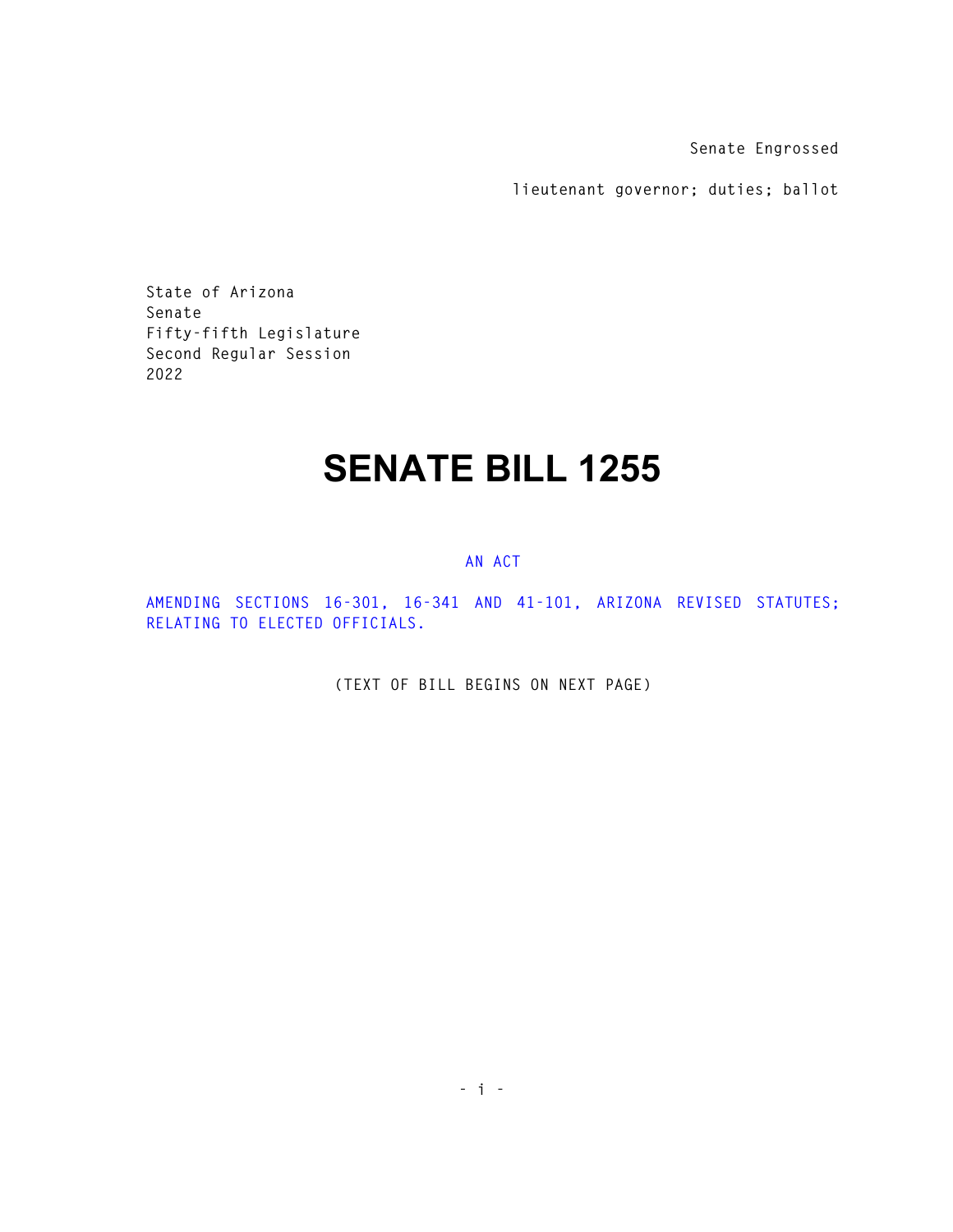**1 Be it enacted by the Legislature of the State of Arizona: 2 Section 1. Section 16-301, Arizona Revised Statutes, is amended to 3 read: 4 16-301. Nomination of candidates for printing on official 5 ballot of general or special election 6 A. At a primary election, each political party entitled and 7 intending to make nominations for the ensuing general or special election**  8 shall, if it desires to have the names of its candidates printed on the **9 official ballot at such THAT general or special election, SHALL nominate 10 its candidates for all elective, senatorial, congressional, state, 11 judicial, county and precinct offices to be filled at such election except 12 as provided in section 16-344. 13 B. NOT LATER THAN SIXTY DAYS BEFORE THE DATE OF THE GENERAL 14 ELECTION, A CANDIDATE FOR GOVERNOR SHALL SUBMIT TO THE SECRETARY OF STATE 15 THE NAME OF THE PERSON WHO WILL BE THE JOINT CANDIDATE FOR LIEUTENANT 16 GOVERNOR WITH THAT GUBERNATORIAL CANDIDATE AND WHOSE NAME WILL APPEAR ON 17 THE GENERAL ELECTION BALLOT JOINTLY WITH THE CANDIDATE FOR GOVERNOR. 18 Sec. 2. Section 16-341, Arizona Revised Statutes, is amended to 19 read: 20 16-341. Nomination petition; method and time of filing; form; 21 qualifications and number of petitioners required; 22 statement of interest 23 A. Any qualified elector who is not a registered member of a 24 political party that is recognized pursuant to this title may be nominated 25 as a candidate for public office otherwise than by primary election or by 26 party committee pursuant to this section. 27 B. This article shall not be used to place on the general election 28 ballot the name of a political party that fails to meet the qualifications 29 specified in section 16-802 or 16-804, or the name of any candidate 30 representing such party or the name of a candidate who has filed a 31 nomination petition in the immediately preceding primary election and has 32 failed to qualify as the result of an insufficient number of valid 33 signatures. 34 C. A nomination petition stating the name of the office to be 35 filled, the name and residence of the candidate, or, if the candidate does 36 not have an actual residence address, a description of place of residence 37 and post office address, or, if the person's actual residence address is 38 protected pursuant to section 16-153, a post office box or private mailbox 39 address in the candidate's district, precinct or municipality, as 40 applicable for a district, precinct or municipal office, and other 41 information required by this section shall be filed with the same officer 42 with whom primary nomination papers and petitions are required to be filed 43 as prescribed in section 16-311. Except for candidates for the office of 44 presidential elector filed pursuant to this section, the petition shall be 45 filed not less than one hundred twenty days nor more than one hundred**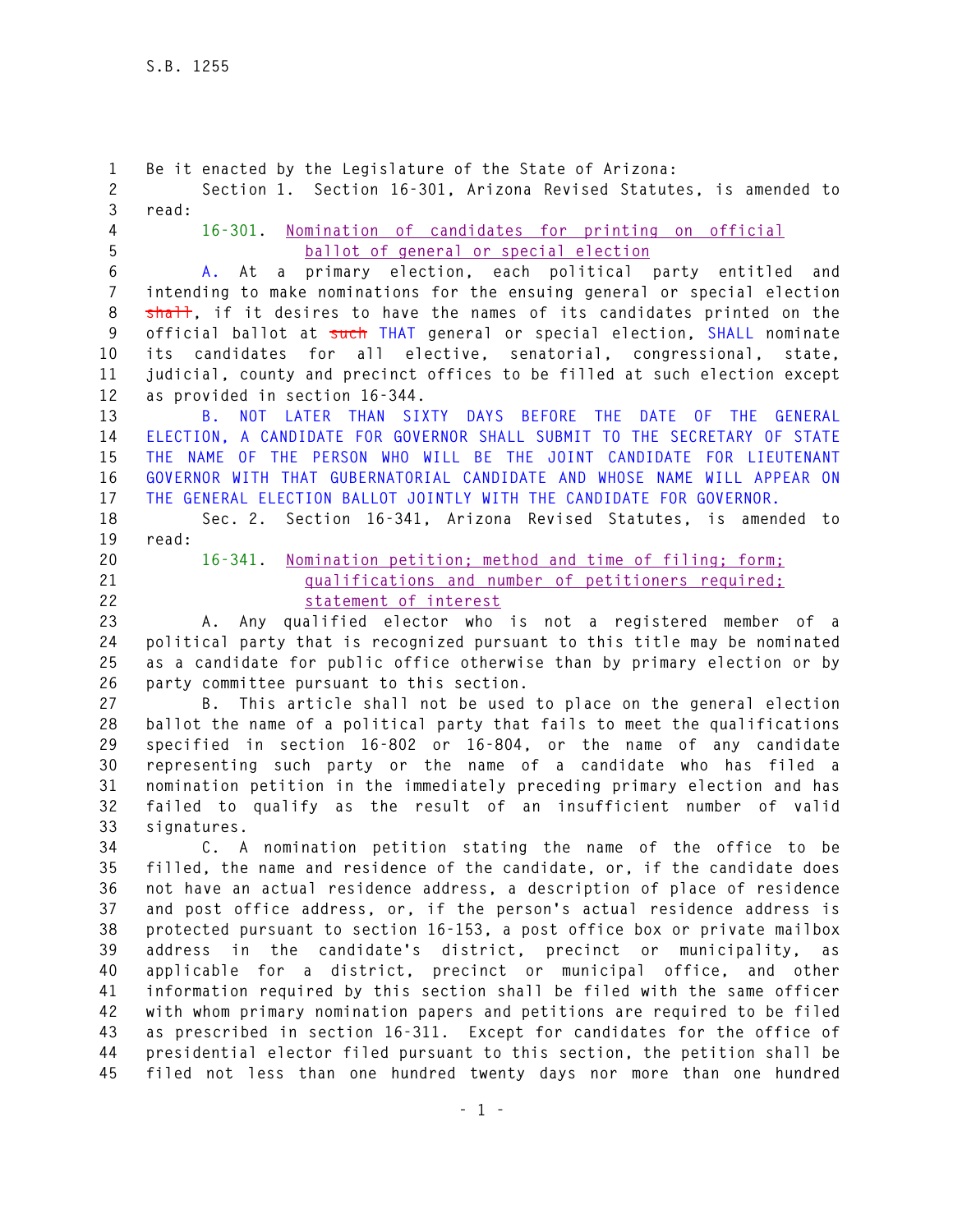**1 fifty days before the primary election. The petition shall be signed only 2 by voters who have not signed the nomination petitions of a candidate for 3 the office to be voted for at that primary election.** 

**4 D. The nomination petition shall be in substantially the following 5 form, except that if the candidate does not have an actual residence 6 address, the candidate may use a description of place of residence and 7 post office address, or, if the candidate's actual residence address is 8 protected pursuant to section 16-153, a post office box or private mailbox 9 address in the candidate's district, precinct or municipality, as 10 applicable for a district, precinct or municipal office, is sufficient:** 

11 The undersigned, qualified electors of <u>\_\_</u> **12 county, state of Arizona, do hereby nominate \_\_\_\_\_\_\_\_\_\_, who 13 resides at \_\_\_\_\_\_\_\_\_\_ in the county of \_\_\_\_\_\_\_\_\_\_, as a 14 candidate for the office of \_\_\_\_\_\_\_ at the general (or 15 special, as the case may be) election to be held on the**  16 \_\_\_\_\_\_\_\_\_\_\_\_ day of \_\_\_\_\_\_\_\_\_\_, \_\_\_\_\_\_.

**17 I hereby declare that I have not signed the nomination 18 petitions of any candidate for the office to be voted for at 19 this primary election, and I do hereby select the following 20 designation under which name the said candidate shall be 21 placed on the official ballot (here insert such designation 22 not exceeding three words in length as the signers may 23 select).** 

**24 E. The nomination petition shall conform as nearly as possible to 25 the provisions relating to nomination petitions of candidates to be voted 26 for at primary elections and shall be signed by at least the number of 27 persons who are registered to vote determined by calculating three percent 28 of the persons who are registered to vote of the state, county, 29 subdivision or district for which the candidate is nominated who are not 30 members of a political party that is qualified to be represented by an 31 official party ballot at the next ensuing primary election and accorded 32 representation on the general election ballot.** 

**33 F. The percentage of persons who are registered to vote necessary 34 to sign the nomination petition shall be determined by the total number of 35 registered voters from other than political parties that are qualified to 36 be represented by an official party ballot at the next ensuing primary 37 election and accorded representation on the general election ballot in the 38 state, county, subdivision or district on January 2 of the year in which 39 the general election is held. Notwithstanding the method prescribed by 40 subsection E of this section and this subsection for calculating the 41 minimum number of signatures necessary, any person who is registered to 42 vote in the state, county, subdivision or district for which the candidate 43 is nominated is eligible to sign the nomination petition without regard to 44 the signer's party affiliation.**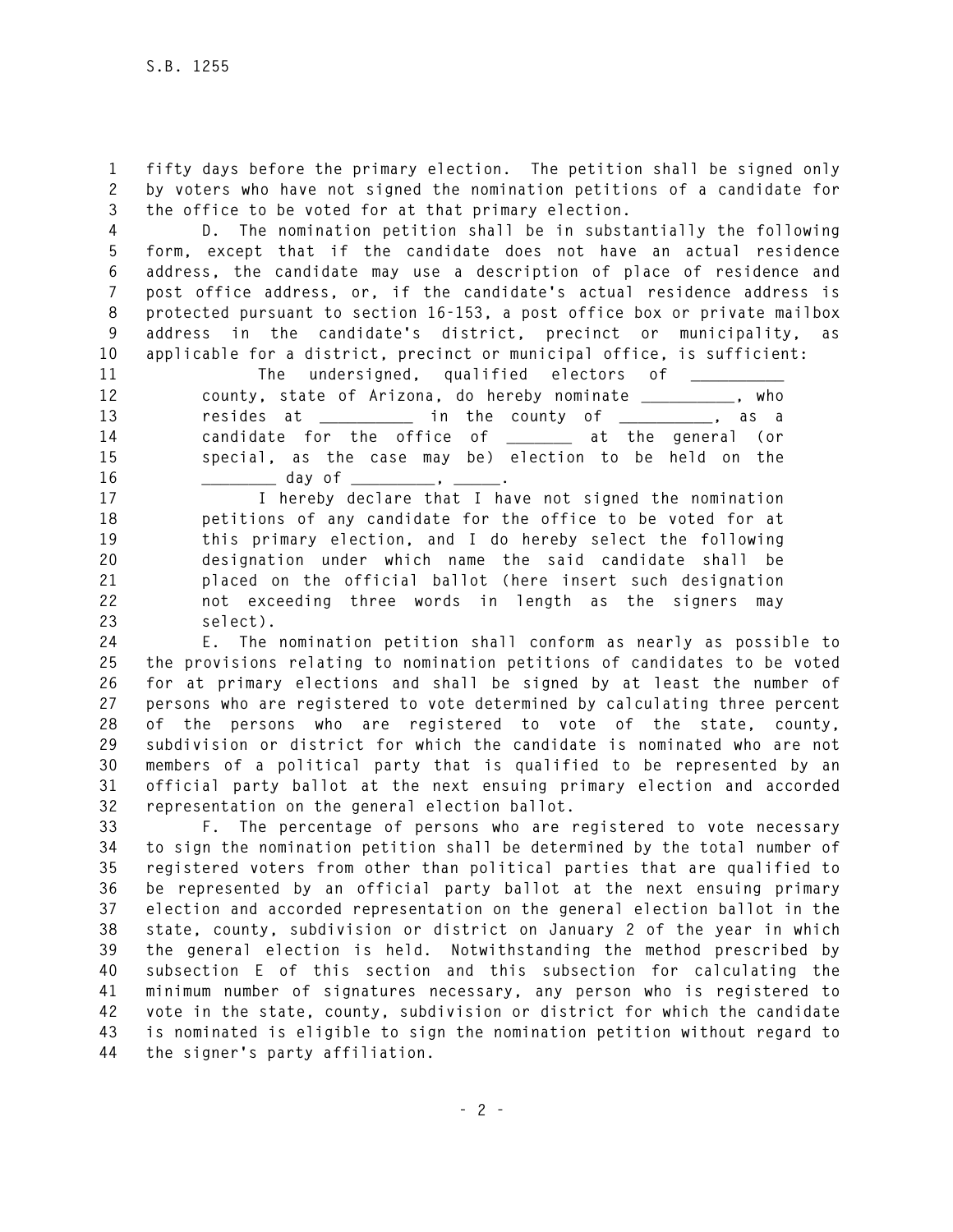**1 G. A nomination petition for any candidate may be circulated by a 2 person who is not a resident of this state but who is otherwise eligible 3 to register to vote in this state if that person registers as a circulator 4 with the secretary of state before circulating petitions. The nomination 5 petition for the office of presidential elector shall include a group of 6 names of candidates equal to the number of United States senators and 7 representatives in Congress from this state instead of separate nomination 8 petitions for each candidate for the office of presidential elector. A 9 valid signature on a petition containing a group of presidential electors 10 candidates is counted as a signature for the nomination of each of the 11 candidates. The presidential candidate whom the candidates for 12 presidential elector will represent shall designate in writing to the 13 secretary of state the names of the candidates who will represent the 14 presidential candidate before any signatures for the candidate can be 15 accepted for filing. A nomination petition for the office of presidential 16 elector shall be filed not less than eighty nor more than one hundred days 17 before the general election. The petition shall be signed only by 18 qualified electors who have not signed the nomination petitions of a 19 candidate for the office of presidential elector to be voted for at that 20 election.** 

**21 H. The secretary of state shall require in the instructions and 22 procedures manual issued pursuant to section 16-452 that persons who 23 circulate nomination petitions pursuant to this section and who are not 24 residents of this state but who are otherwise eligible to register to vote 25 in this state shall register as circulators with the office of the 26 secretary of state before circulating petitions. The secretary of state 27 shall provide for a method of receiving service of process for those 28 petition circulators who are registered.** 

**29 I. Not later than the date of the first petition signature on a 30 nomination petition, a person who may be a candidate for office pursuant 31 to this section shall file a statement of interest with the appropriate 32 filing officer for that office. The statement of interest shall contain 33 the name of the person, the political party, if any, and the name of the 34 office that may be sought. Any nomination petition signatures collected 35 before the date the statement of interest is filed are invalid and subject 36 to challenge. This subsection does not apply to:** 

**37 1. Candidates for elected office for special taxing districts that 38 are established pursuant to title 48.** 

**39 2. Candidates for precinct committeeman.** 

**40 3. Candidates for president or vice president of the United States.** 

**41 J. A person who files a nomination paper pursuant to this section 42 for the office of president of the United States shall designate in 43 writing to the secretary of state at the time of filing the name of the 44 candidate's vice presidential running mate, the names of the presidential 45 electors who will represent that candidate and a statement that is signed**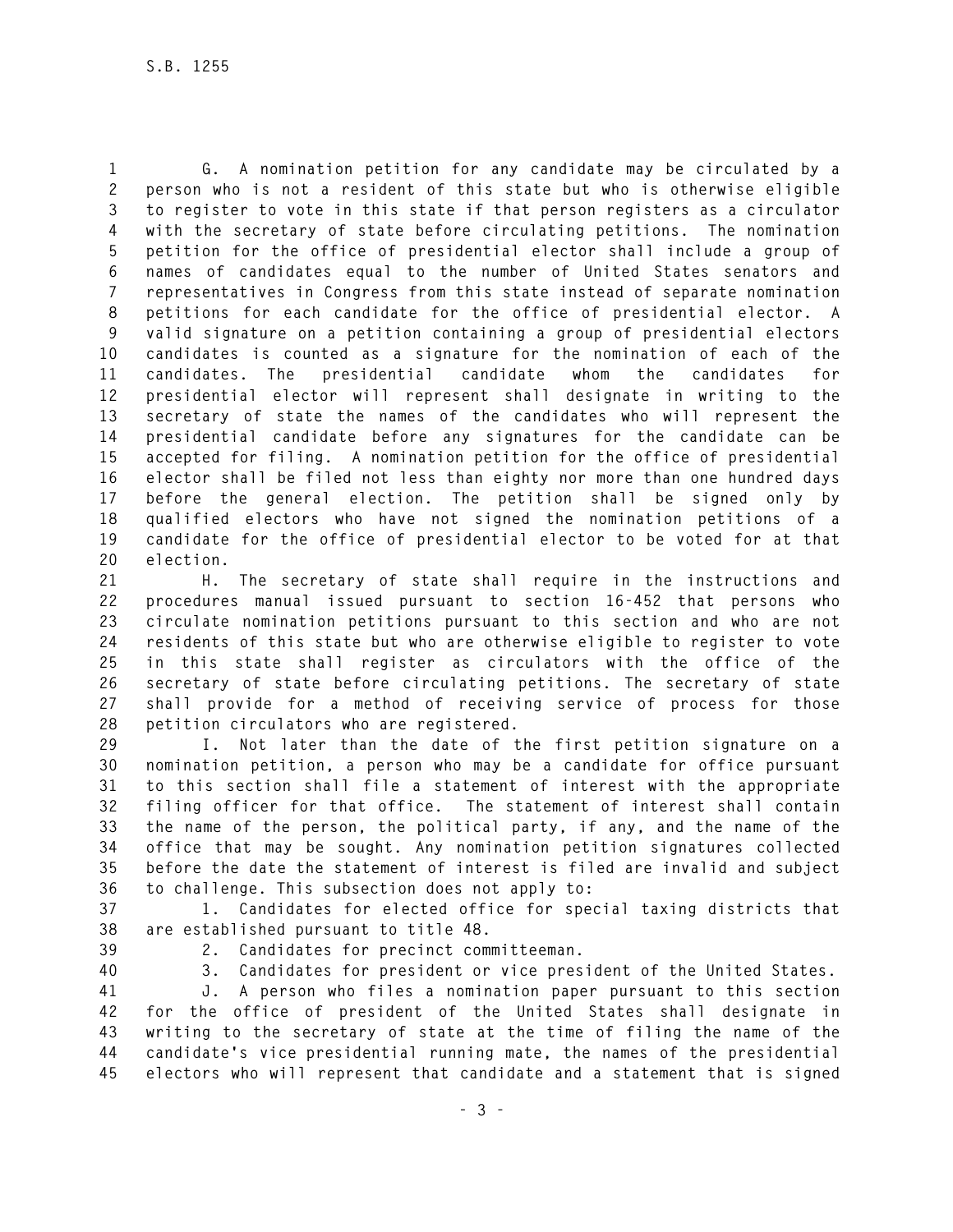**1 by the vice presidential running mate and the designated presidential 2 electors and that indicates their consent to be designated. A nomination 3 paper for each presidential elector designated shall be filed with the 4 candidate's nomination paper. The number of presidential electors shall 5 equal the number of United States senators and representatives in Congress 6 from this state.** 

**7 K. A candidate who does not file a timely nomination petition that 8 complies with this section is not eligible to have the candidate's name 9 printed on the official ballot for that office. The filing officer shall 10 not accept the nomination paper of a candidate for state or local office 11 unless the candidate provides or has provided all of the following:** 

**12 1. The financial disclosure statement as prescribed for candidates 13 for that office.** 

**14 2. The declaration of qualification and eligibility as prescribed 15 in section 16-311.** 

**16 L. NOT LATER THAN SIXTY DAYS BEFORE THE DATE OF THE GENERAL 17 ELECTION, A CANDIDATE FOR GOVERNOR WHO FILES A NOMINATION PETITION 18 PURSUANT TO THIS SECTION SHALL SUBMIT TO THE SECRETARY OF STATE THE NAME 19 OF THE PERSON WHO WILL BE THE JOINT CANDIDATE FOR LIEUTENANT GOVERNOR WITH 20 THAT GUBERNATORIAL CANDIDATE AND WHOSE NAME WILL APPEAR ON THE GENERAL 21 ELECTION BALLOT JOINTLY WITH THE CANDIDATE FOR GOVERNOR.** 

**22 L. M. Except in cases where the liability is being appealed, the 23 filing officer shall not accept the nomination paper of a candidate for 24 state or local office if the person is liable for an aggregation of \$1,000 25 or more in fines, penalties, late fees or administrative or civil 26 judgments, including any interest or costs, in any combination, that have 27 not been fully satisfied at the time of the attempted filing of the 28 nomination paper and the liability arose from failure to comply with or 29 enforcement of chapter 6 of this title.** 

**30 M. N. The secretary of state may authorize for statewide and 31 legislative offices the creation, use and submission of petitions 32 prescribed by this section in electronic form if those petitions provide 33 for an appropriate method to verify signatures of petition circulators and 34 signers. The secretary of state may require use of a unique marking system 35 for petition pages, including a bar code, a quick response code or another 36 similar marking system.** 

**37 Sec 3. Section 41-101, Arizona Revised Statutes, is amended to 38 read:** 

# **39 41-101. Powers and duties; attestation of acts of governor; 40 salary**

**41 A. The governor has the powers and shall perform the duties as 42 prescribed in this article. The governor:** 

**43 1. Shall supervise the official conduct of all executive and 44 ministerial officers.**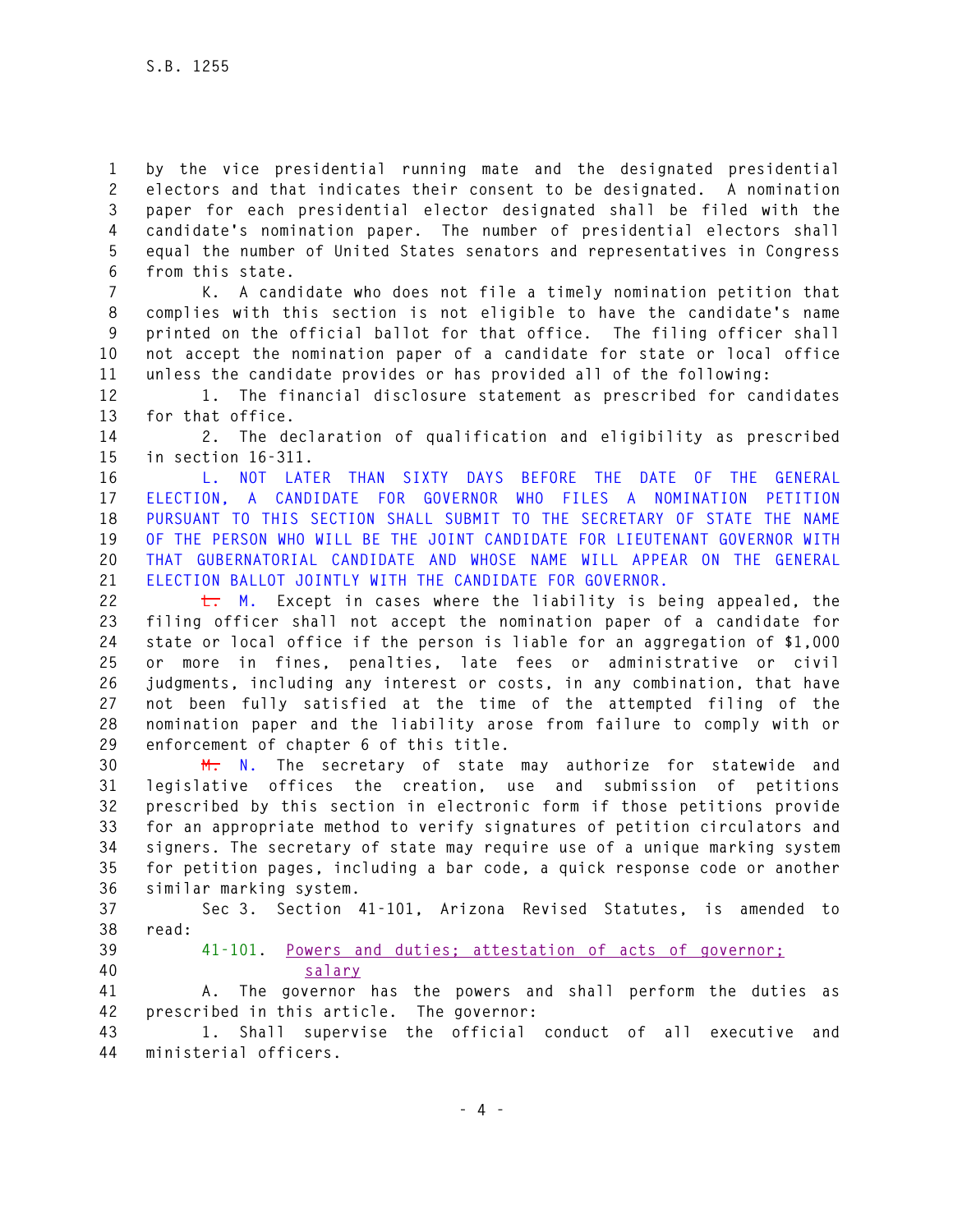**1 2. Shall see that all offices are filled and the duties performed 2 or, in default, invoke such remedy as the law allows.** 

**3 3. Shall appoint a private secretary to the governor and shall 4 appoint all officers of this state not made elective, unless otherwise 5 provided.** 

**6 4. NOTWITHSTANDING SECTION 38-211, SHALL APPOINT THE LIEUTENANT 7 GOVERNOR TO SERVE AS THE DIRECTOR OF THE ARIZONA DEPARTMENT OF 8 ADMINISTRATION OR TO FILL ANY POSITION FOR WHICH THE GOVERNOR IS OTHERWISE 9 AUTHORIZED BY LAW TO MAKE AN APPOINTMENT.**

**10 4. 5. Shall be the sole official means of communication between 11 this state and the government of any other state or the United States.** 

**12 5. 6. May direct the attorney general to appear on behalf of this 13 state when any action or legal proceeding is pending that affects the 14 title of this state to any property or that may result in a claim against 15 this state.** 

**16 6. 7. May require the attorney general, or any county attorney, to 17 inquire into the affairs or management of any corporation doing business 18 in this state.** 

**19 7. 8. May require the attorney general to aid a county attorney in 20 the discharge of his duties.** 

**21 8. 9. May offer rewards for escaped insane persons, not exceeding 22 five hundred dollars.** 

**23 9. 10. May require any officer or board to make special reports to 24 him on demand in writing.** 

**25 10. 11. May convene the legislature at some other place when the 26 seat of government becomes dangerous from disease or a common enemy.** 

**27 11. 12. May enter into intergovernmental agreements with officers, 28 agencies or departments of the United States to provide funding or other 29 resources available from any related state agency, board or commission for 30 the purpose of operating federal parks located in this state during any 31 period when such parks would otherwise be subject to shutdown due to a 32 lack of federal appropriation and as deemed necessary to promote tourism, 33 this state's economic well-being, or the health, safety or welfare of the 34 state's citizens. The governor shall not provide general fund 35 appropriations from any related state agency, board or commission to 36 operate a federal park pursuant to this paragraph for more than twenty-one 37 days without the approval of the legislature. The joint legislative 38 budget committee shall review any expenditure of funds or other resources 39 pursuant to this paragraph.** 

**40 12. 13. Has such powers and shall perform such other duties as 41 devolve on him by law.** 

**42 B. All official acts of the governor, except approval of the laws, 43 shall be attested by the secretary of state.** 

**44 C. The governor is eligible to receive an annual salary pursuant to 45 section 41-1904.**